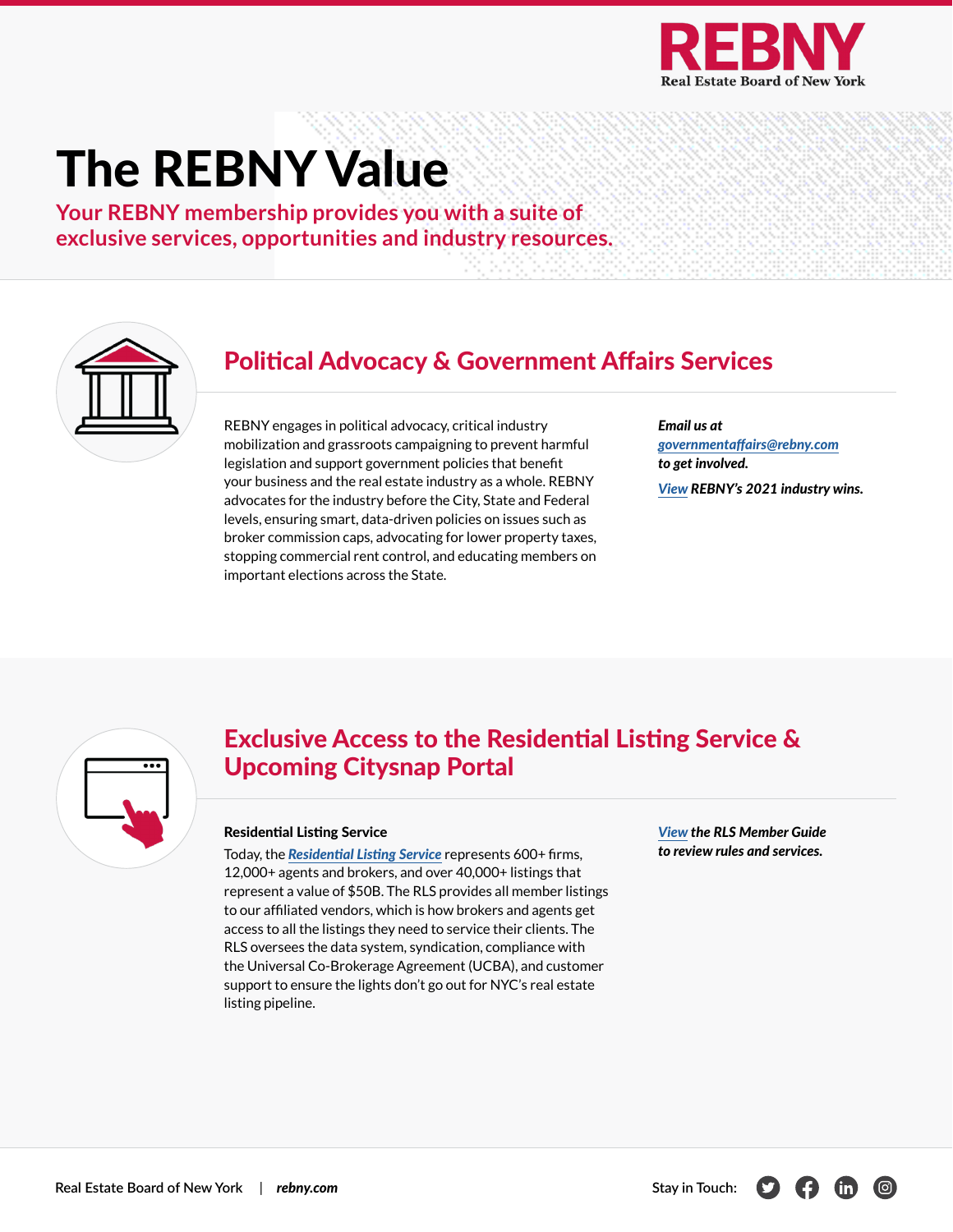

*[Read](https://www.rebny.com/content/rebny/en/newsroom/press-releases/2021_Press_Releases/The_Real_Estate_Board_of_New_York_Partners_with_Real_Estate_Technology_Leader_Homesnap_to_Launch_Public_Portal_for_New_York_Citys_Residential_Listing_Service.html) REBNY's full Citysnap* 

*announcement.*

| $\bullet\bullet\bullet$ |
|-------------------------|
|                         |
|                         |
|                         |
|                         |
|                         |

# Exclusive Access to the Residential Listing Service & Upcoming Citysnap Portal (cont.)

#### Citysnap Consumer Portal: Coming 2022

REBNY recently announced our partnership with real estate technology leader Homesnap, a CoStar Group company, to create *Citysnap*.

Citysnap will be the first and only consumer-facing website and mobile app in NYC with a comprehensive inventory of residential sales and rentals powered exclusively by REBNY's Residential Listing Service (RLS), aggregating listing content directly from our members. Citysnap is an industry-driven and agent-centric product that will help provide much-needed data transparency for New Yorkers — a win for our City's real estate industry and consumers.

Here's why residential agents will love Citysnap:

- *Your listing, your lead. That means if a consumer expresses interest in your listing, the lead gets routed to you for free.*
- *No fees to list. You don't have to pay daily listing fees to list your rentals or sales properties on Citysnap, and we don't allow other real estate professionals to pay for placement on your listings.*
- *Robust inventory. We are going to market with a complete inventory of sales and rental listings that represents the residential real estate ecosystem; our REBNY members.*
- *Governance. Citysnap will be the first website that is exclusively powered by the RLS. This ensures all listing data will*  be compliant with New York State advertising law, our community rules (REBNY's Universal Co-Brokerage Agreement) *and Fair Housing Law.*

| $\zeta$ | $\overline{a}$ |
|---------|----------------|
|         |                |
|         |                |

### Complimentary Legal Services & Guidance

#### Mediation & Arbitration

REBNY provides mediation at no cost to help settle disputes members may face over the course of doing business, allowing members to save on expensive legal fees associated with having a lawyer on retainer.

#### Legal Line

REBNY Broker Counsel Neil Garfinkel is always available to members via the Legal Line. In addition, Neil Garfinkel provides members with exclusive weekly newsletters that:

- answer common questions directly from REBNY's residential and commercial brokerage community; and
- provide important Fair Housing laws, tips and resources.

*For more information, contact [EthicsandArbitration@rebny.com](mailto:EthicsandArbitration%40rebny.com?subject=) or 212-616-5243.*

*Legal questions can be sent via email to [ngarfinkel@agmblaw.com](mailto:ngarfinkel%40agmblaw.com?subject=) or by calling 212-201-1178 with your REBNY Member ID.*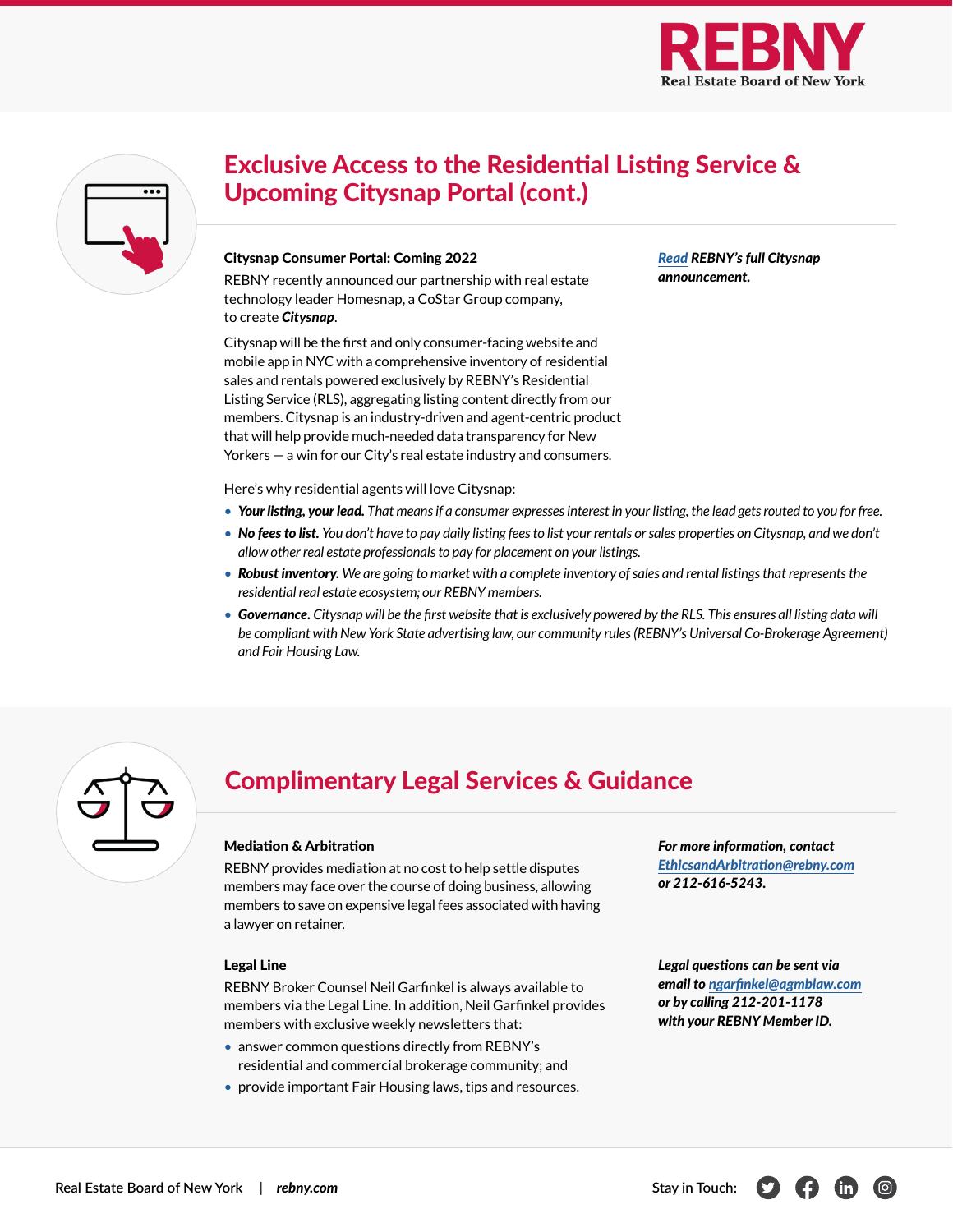

| $\Box$ |
|--------|
|        |
|        |
|        |

# Industry Committees & Working Groups

Over 30 special interest committees focusing on diverse topics such as specific NYC neighborhoods, business portfolio and industry issues. These groups meet regularly to:

- Provide input on legislative issues to help shape constructive policy for the industry
- Share knowledge and experience on critical industry topics and market products
- Stay ahead of impending changes and monitor important market updates/trends
- Network with colleagues and build stronger relationships throughout the industry
- Close more deals

#### *Learn about REBNY's committee work and upcoming events:*

- *[General Committees](https://www.rebny.com/content/rebny/en/about/committees.html/)*
- *[Residential Brokerage Committees](https://www.rebny.com/content/dam/rebny/Documents/PDF/Brokerage/Residential%20Committee%20Overview.pdf)*
- *[Commercial Brokerage Committees](https://www.rebny.com/content/dam/rebny/Documents/PDF/Brokerage/Commercial%20Committee%20Overview.pdf)*
- *[Owners & Managers Committees](https://www.rebny.com/content/dam/rebny/Documents/PDF/Resources/REBNY%20OM%20COMMITTEES.pdf)*
- *[REBNY Events Calendar](https://www.rebny.com/content/rebny/en/Event_Calendar.html/)*



### Industry Reports, Insights & News

#### Market Insights & Research Reports

REBNY's Research team provides the latest real estate market research, policy reports, and broker surveys that outline current residential and commercial market conditions within New York City. Not only do members get direct access to REBNY's market research and staff, but they also have the opportunity to contribute to this research through surveys and committee work. This valuable research helps drive policy conversations on the City and State levels, is used in REBNY's advocacy work on behalf of members, and is a valuable resource to the City overall.

#### Breaking & Weekly News Updates

Stay up-to-date with breaking news updates and alerts related to REBNY, New York State, New York City and the greater real estate industry. Our newsletters give members immediate insight into major changes in legislation, policy and regulations that impact how you do business.

*[View](https://www.rebny.com/content/rebny/en/research.html) REBNY's research and reports.*

*[Update your email preferences](https://www.myrebny.com/s/forms?id=a1h1I000004uIGbQAM) so you never miss an update.*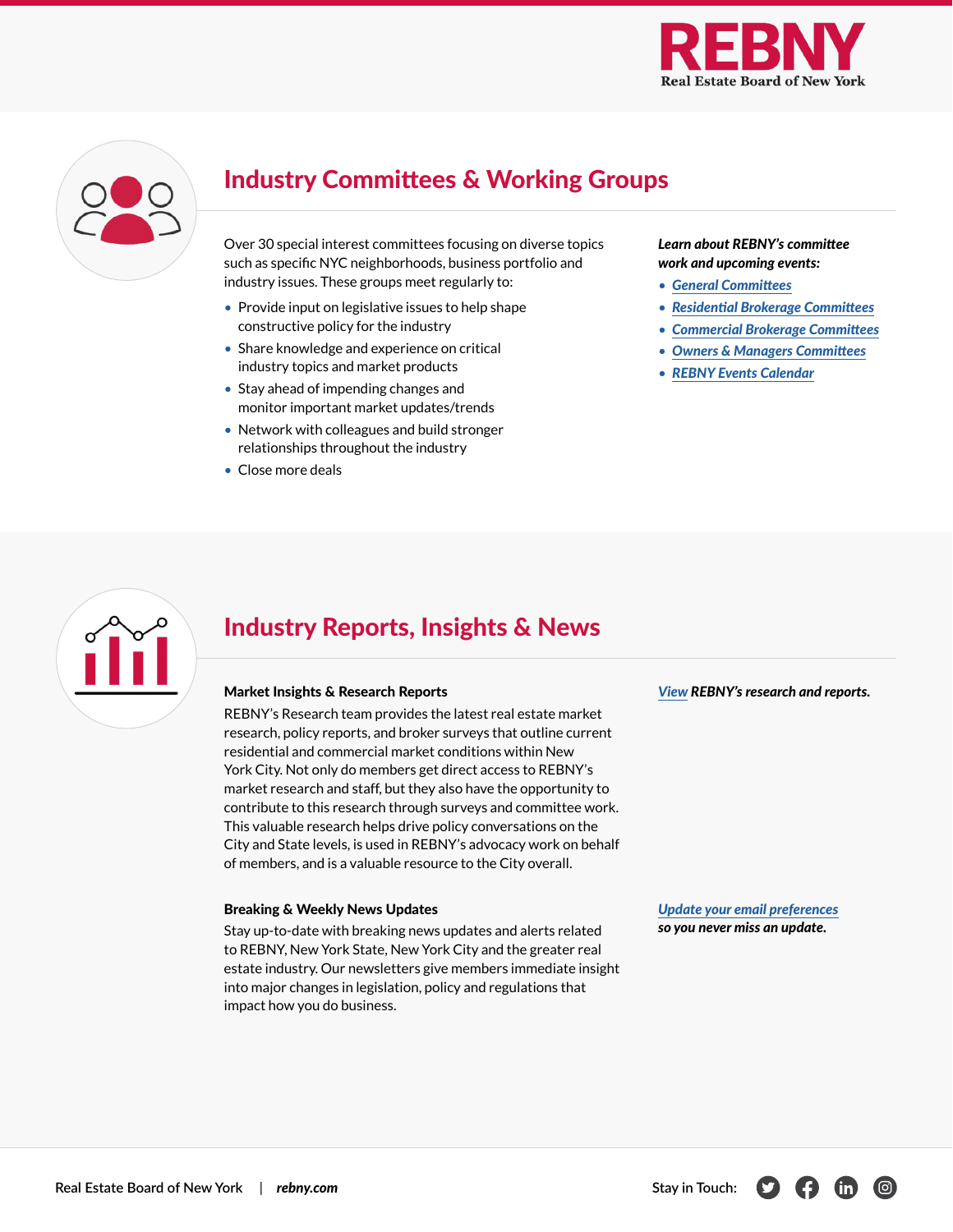



# Industry Education & Professional Development Resources

REBNY members receive complimentary and discounted access to learning opportunities to enhance their skills, knowledge and network. REBNY helps you to:

- Differentiate yourself from the competition with advanced designation programs
- Complete continuing education hours to renew or receive your license
- Stay up-to-date on industry issues, opportunities and best practices through educational learning series, webinars, panel discussions and events

*[Learn more](http://rebny.com/education) about about upcoming opportunities.*



### Industry-Recognized Contests & Awards

REBNY members are eligible to participate in and gain elevated recognition through our time-honored and industry-wide award contests. Winners and honorees are highlighted across industry media publications, spotlighting your work and professional success as a major player in NYC's real estate industry.

*[Learn more](https://www.rebny.com/content/rebny/en/about/Contests_Awards.html) about REBNY's contests and awards.*



## Nayya Health Benefits for Independent Contractors

REBNY's partnership with Nayya gives residential agents access to a data-driven online insurance platform to find quality healthcare at small business rates, rather than individual rates.

*[Learn more](https://www.rebny.com/content/dam/rebny/Documents/PDF/Brokerage/Nayya+REBNY%20Overview%20for%20Members.pdf) about Nayya benefits, plan options and how you can sign up for coverage.*